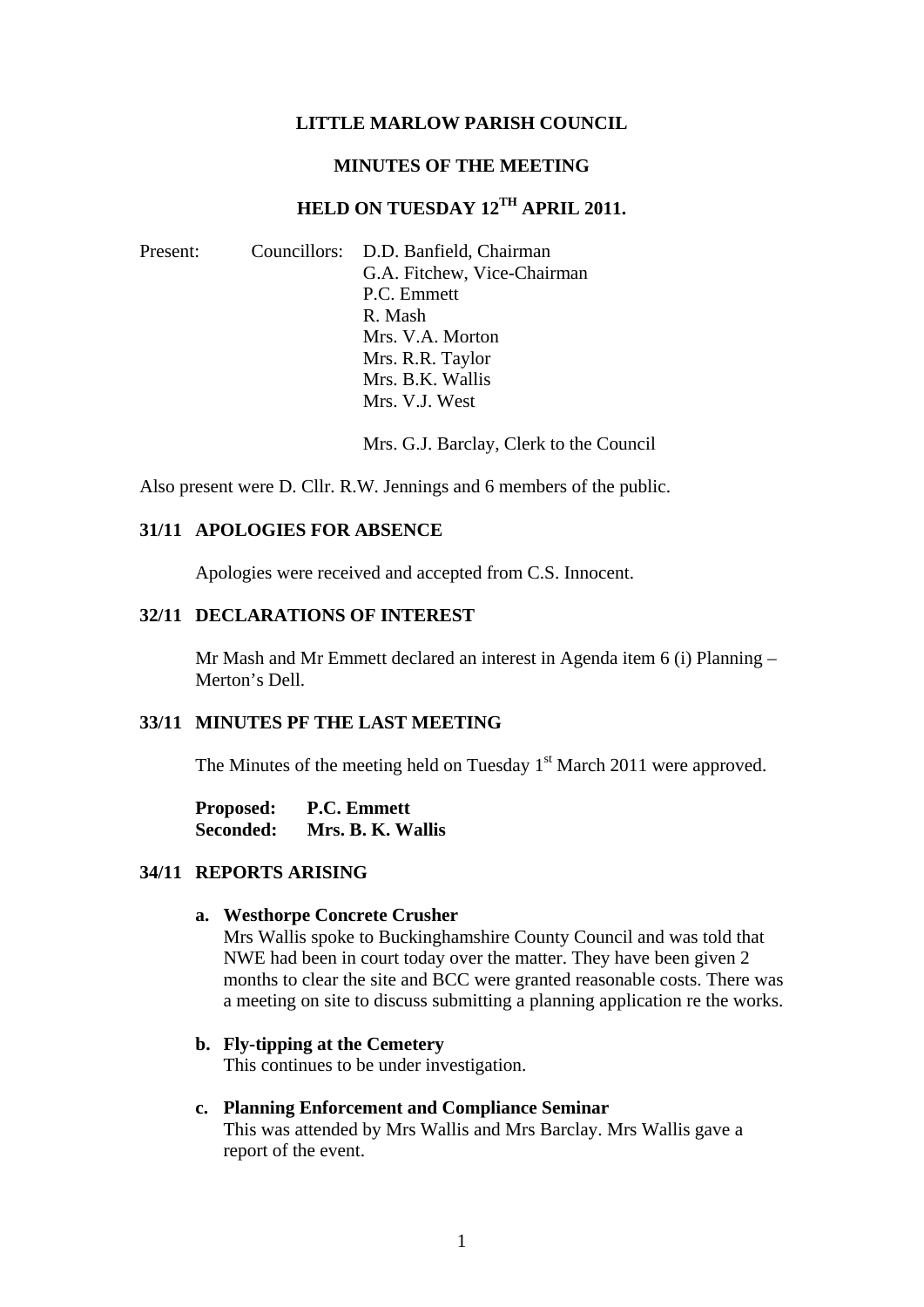#### **d. 10-18 Abbey Road and Wilton Farmhouse**

The Abbey Road application was refused by WDC Planning Committee The Wilton Farmhouse Appeal was dismissed.

#### **e. Drains at Abbotsbrook Hall**

These have now been rodded.

#### **f. Grit Bin for Little Marlow Village**

A potential suitable site has been identified. Mr Banfield will meet with Mr Northcroft to discuss this further.

### **35/11 FINANCIAL REPORT**

The financial accounts for the periods  $1<sup>st</sup> - 28<sup>th</sup>$  February 2011 and  $1<sup>st</sup> - 31<sup>st</sup>$ March 2011 were approved.

| Income-February        | £2411.26  |
|------------------------|-----------|
| Expenditure – February | £2759.05  |
|                        |           |
| Income – March         | £2088.00  |
| Expenditure – March    | £12110.54 |

**Proposed: P.C. Emmett Seconded: G.A. Fitchew** 

### **36/11 PLANNING**

### **a. Planning Report**

#### **Wycombe District Council Decisions**

- 1. 11/05293/CTREE Orchard Cottage, The Avenue Tree works Not to make a TPO
- 2. 11/05810/FUL Thames Reach, Abbotsbrook Single storey rear extension and insertion of dormers Application permitted
- 3. 11/05236/CTREE Little Abbots, The Avenue Tree works Not to make TPO
- 4. 11/05213/CTREE Corner House, The Avenue Tree works Not to make TPO
- 5. 11/05188/AGI Land adjoining Capel Cillia Prior notification of erection of tractor shed Details required to be submitted
- 6. 11/05123/CLP 12. Elm Lane Proposed extension to existing dormer Grant certificate of proposed use
- 7. 11.05095/FUL Craigie Hill, Pump Lane North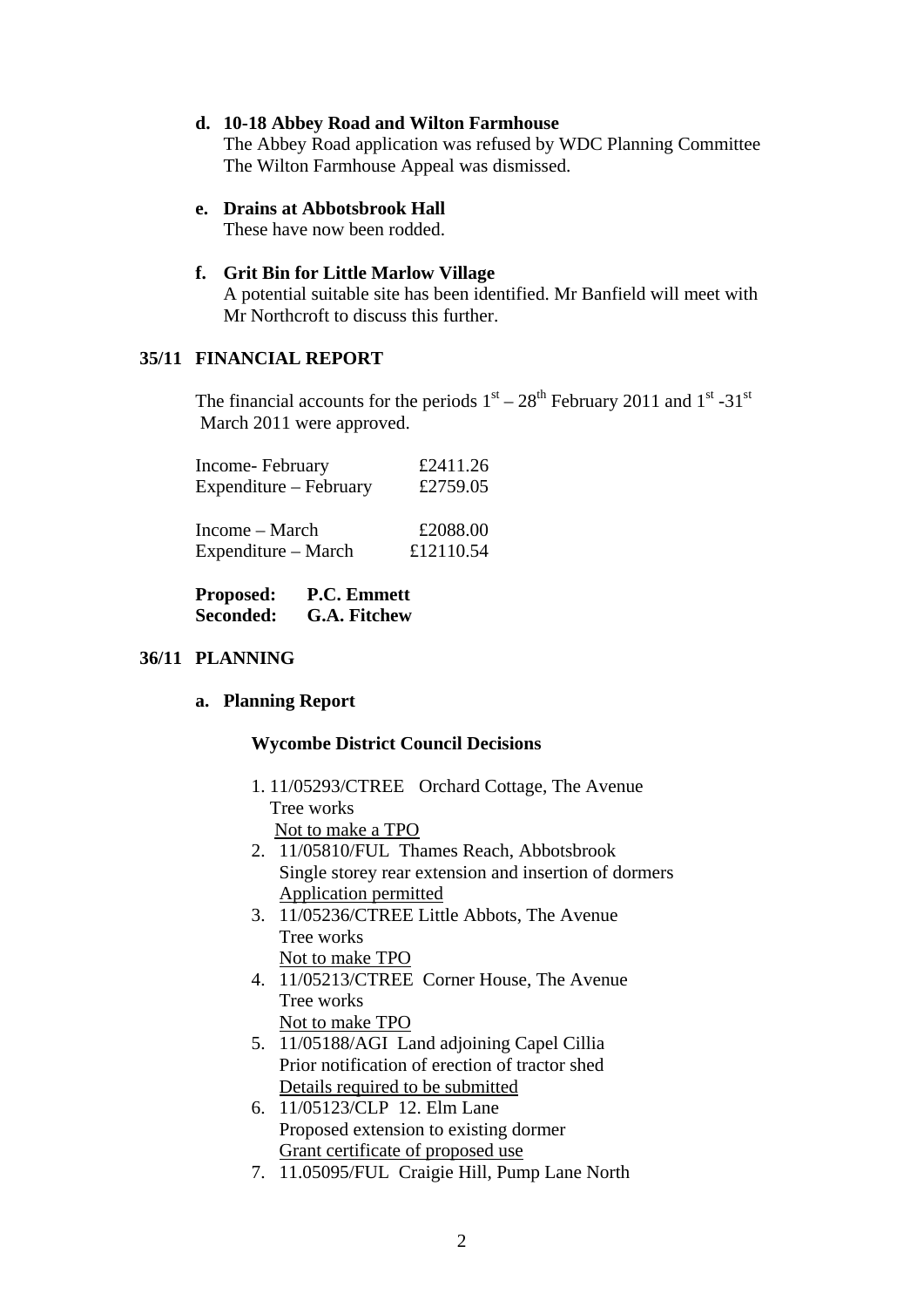Construction part two storey, part single storey extensions Application withdrawn

 8. 11/05620/MINAMD Land adjacent Red House Farm, Wycombe Road Application permitted

# **New Applications**

- 1. 11/05717/FUL The Stables, Pump Lane North Use of part of stable block by small equine vetinary practice (retrospective) Comment: object
- 2. 11/05700/CTREE Priory Ford, The Avenue Tree works Comment: needs site visit
- 3. 11/05686/CLP 2, Abbey Road Certificate of proposed lawfulness for construction Of conservatory to side Comment: no objections
- 4. 11/05648/FUL Mertons Dell Farm, Monkton Lane Erection of agricultural building for storage of grain and fertiliser and hard standing

Comment: No objections

5. 11/05637/MINAMD Land adjacent to Skyview, Marlow Road Non material amendment to permission for erection of 1x4 bed detached house.

No comment required

- 6. 11/05590/CLP Craigie Hill, Pump Lane North Certificate of Lawfulness proposed insertion two front and three rear velux rooflights No comment required
- 7. 11/05620/MINAMD Land adjacent Red House Farm, Wycombe Road.

Proposed non-material amendment to permission for erection of Grain store and hard standing

Comment: No objections

- 8. 11/05569/FUL Craigie Hill, Pump Lane North Householder application for erection of pitched roof canopy over front porch etc Comment: Object – inappropriate cladding in AONB
- 9. 11/05529/CONCC Spade Oak Quarry Allocation of condition 11 on application for variation of planning condition 16 Comment: No objections
- 10. 11/05478/CTREE Mallards, The Avenue Tree works (amended plans) Comment: No objections
- 11. 11/05446/FUL Briar Hedge, The Drive Householder application for removal of existing conservatory to rear and erection of replacement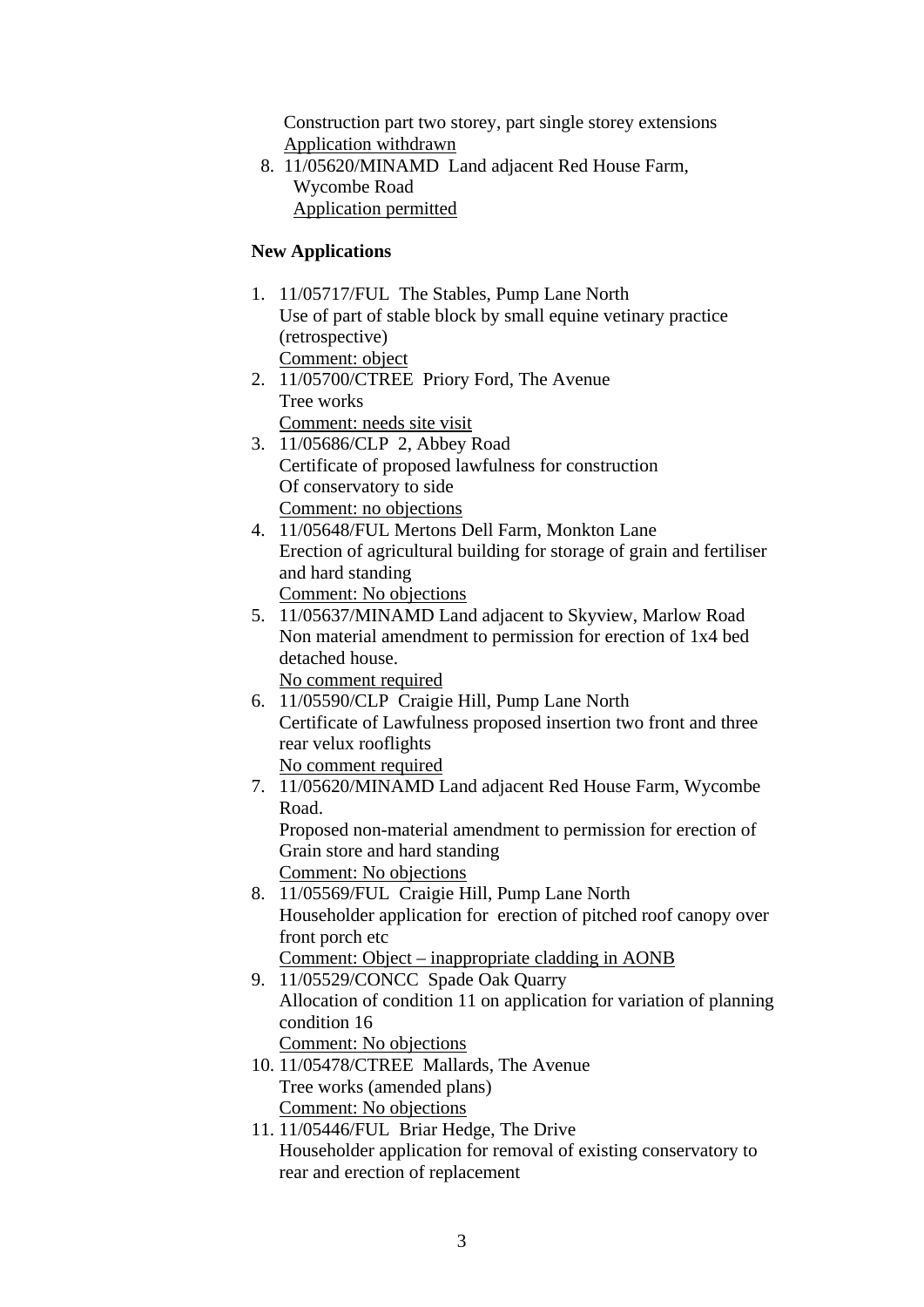Comment: No objections

12. 11/05626/FUL Wyevale Garden Centre, Pump Lane South To be considered once details have been received.

#### **Other Planning**

Neighbourhood Development Plans.

Comments on these are due by  $5<sup>th</sup>$  May, but we cannot discuss this prior to that date. The Clerk will ask Ian Manktelow at WDC if we can submit our comments after the first meeting of the new council on  $10<sup>th</sup>$ May. We would also like to know if these plans would include planning for a country park.

Proposals to Introduce Right to Buy Assets of Community Value. The Consultation period is  $8<sup>th</sup>$  April to 30<sup>th</sup> June. It will be discussed at the Parish Council meeting on  $10^{th}$  May.

### **37/11 ABBOTSBROOK HALL**

Mr Fitchew will arrange with a contractor to fill the pot holes in the car park. The drains were inspected in March and the contractor suggested they should be re-lined and quoted for this a sum of £1200 exc VAT.

#### **38/11 PAVILION/RECREATION GROUND**

Mr Emmett has noticed dry rot in some parts and would like to arrange a survey of the building.

### **39/11 BURIAL GROUND**

The working party held on  $2<sup>nd</sup>$  April comprising 4 members of the public, Mr Emmett, Mrs Wallis and Mrs Barclay was very successful.

### **40/11 BEST KEPT VILLAGE COMPETITION 2011**

It was agreed to enter the competition again this year. Mrs Taylor drew attention to areas of the village, particularly road margins, that are very weedy and need attention.

### **41/11 SHEEPRIDGE LANE FOOTPATH**

Mrs Wallis met with Steve Underwood of BCC on site as a result of raising the issue at a recent meeting the Chepping Wye Valley Community Liaison Partnership (CWVLCP). Their meeting looked at the last part of the footpath route and viewed the gulleys. An order has been put in by BCC for those that are blocked.

### **42/11 DATES OF FUTURE MEETINGS**

The Annual Parish Meeting will be held at Abbotsbrook Hall on Friday 15<sup>th</sup> April at 8pm.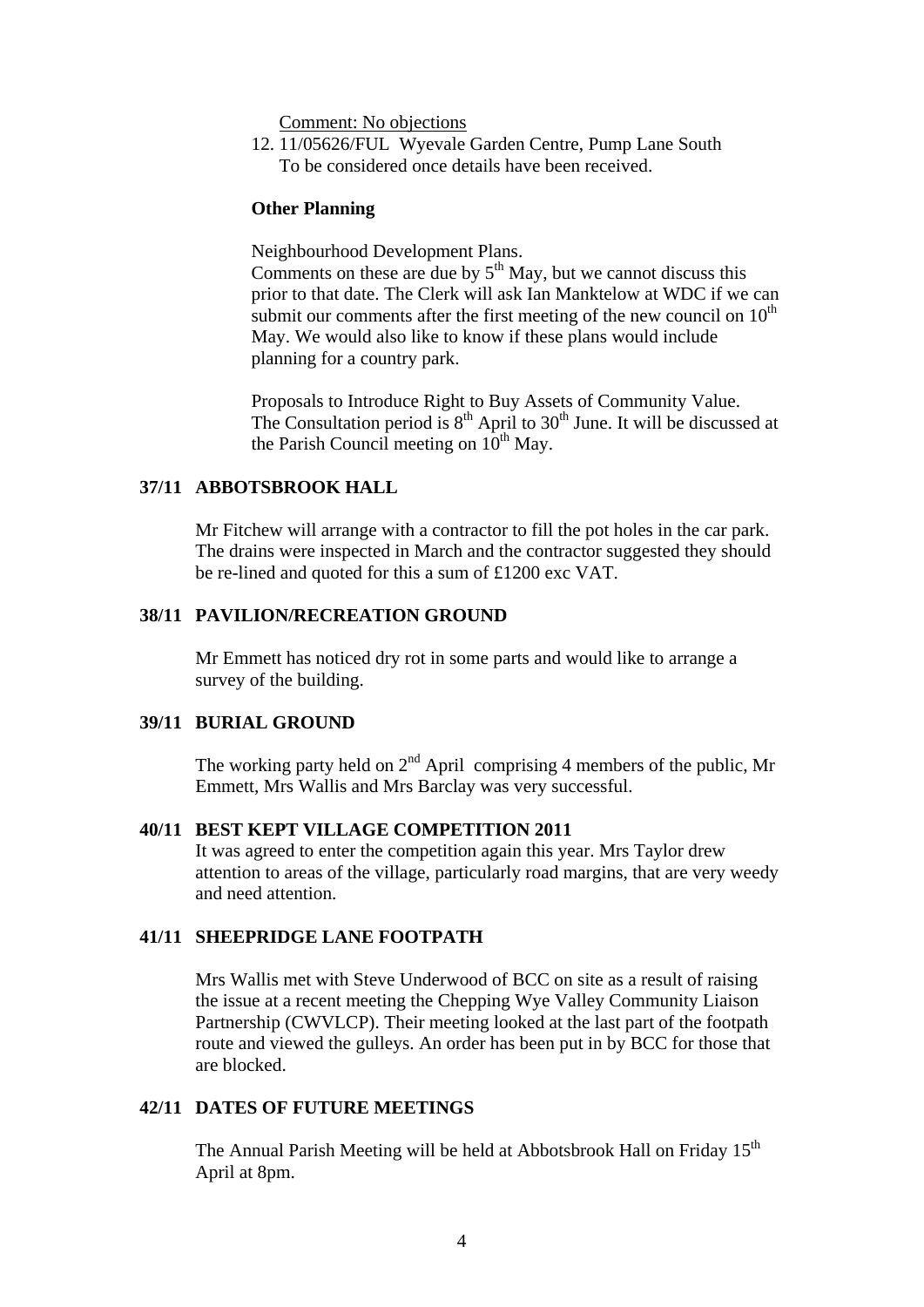The next meeting of the Parish Council will be held at The Pavilion on Tuesday  $10^{th}$  May 2011 at 8pm. Dates for future meetings will be set at that meeting.

### **43/11 REPORTS AND CORRESPONDENCE**

#### **a. Slips in Winchbottom Lane and Sheepridge Lane**

Mr Mash reported that this work has been done by the Parish Council's contractor, Mr Smith.

# **b. NAG**

Mrs Morton reported that there are no NAG meetings planned in the foreseeable future.

### **c. Dog Control Signs – Spade Oak Lake**

Mrs West asked when Lafarge would be erecting dog control signage at the lake. Mr Fitchew will look into this.

#### **d. Little Marlow Lakes Community Partnership**

The meeting was attended by Mrs Wallis and Mrs West. The Partnership is in the process of drawing up a constitution. They are concentrating on getting actions done and raising awareness.

# **e. Town Bus**

Mrs Wallis and Mrs Barclay attended the recent town bus meeting. After members of the group had used the buses over the course of a week, it was realised that the timetables are inaccurate. BCC will be issuing new timetables.

# **f. CWVLCP**

Mr. Banfield and Mrs Wallis attended the recent meeting and Mr Banfield gave a report.

# **g. WDALC**

Mr Banfield and Mrs Wallis attended the recent meeting at which a talk on the Localism Bill was given by Charles Meekings of WDC.

### **h. Royal Garden Party**

Mrs Wallis and her son have been selected to attend the Royal Garden Party on 29<sup>th</sup> June.

### **i. D. Cllr R.W. Jennings**

Mr Banfield expressed the council's thanks to Mr Jennings who is standing down at the forthcoming District Council elections.